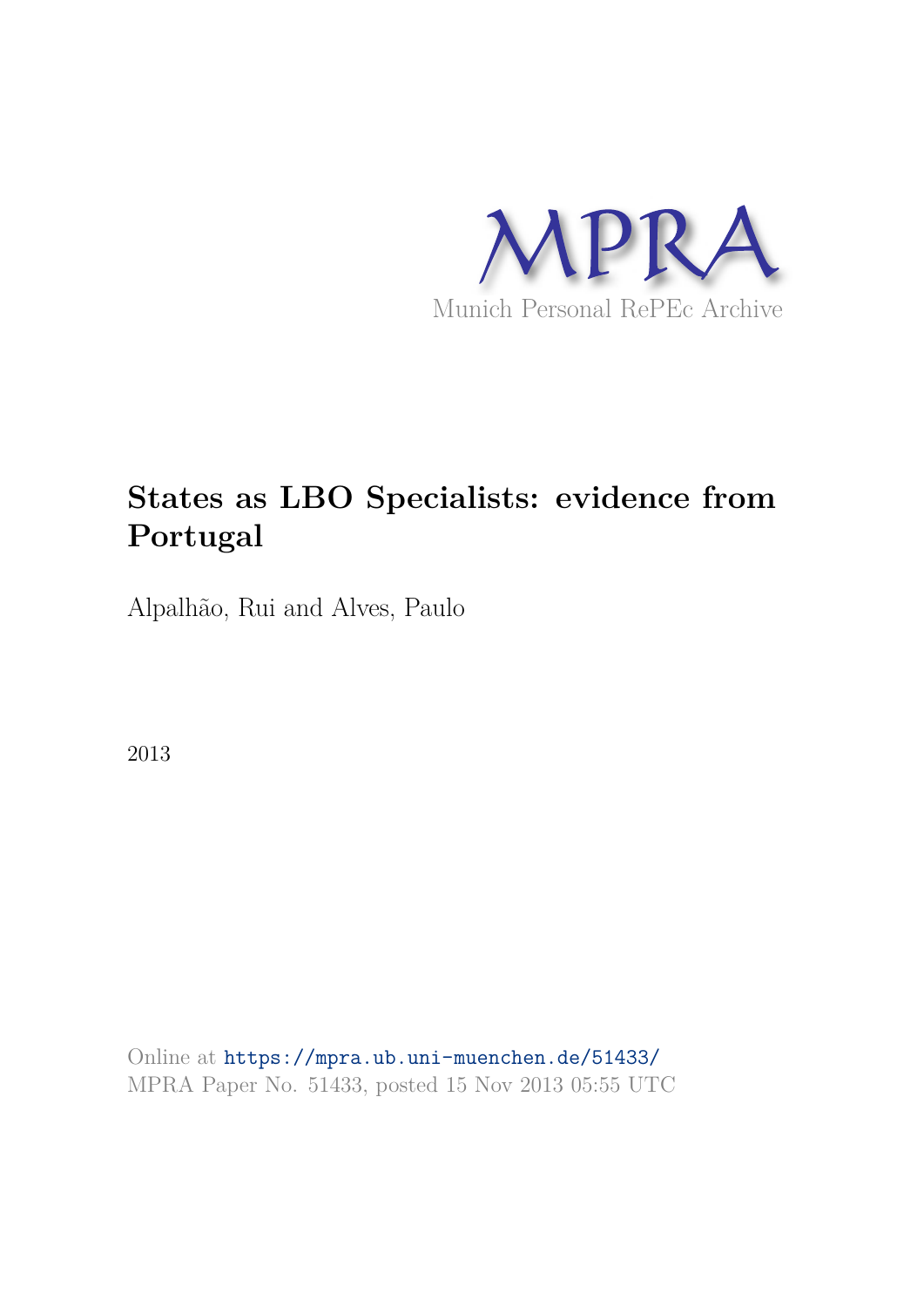# **States as LBO Specialists:**

## **evidence from Portugal**

#### **Abstract**

*The paper's purpose is to quantify the performance of a State in its action as a* de facto *LBO specialist, taking companies private to restructure them and subsequently reselling them in the share market. A sample comprising all the listed companies nationalized in Portugal in 1975 and 1976 that were subsequently privatised through a relisting by means of a share issue is constructed. The returns earned by the Portuguese Republic are computed, comparing the market values of nationalised companies at the time of their privatization with their theoretical value in a non-nationalization scenario. A negative abnormal return for the Portuguese Republic's investment in shares is found. This negative return is much worse than the ones computed in similar work for France.* 

*Keywords: nationalizations, privatizations, LBO, wealth transfers*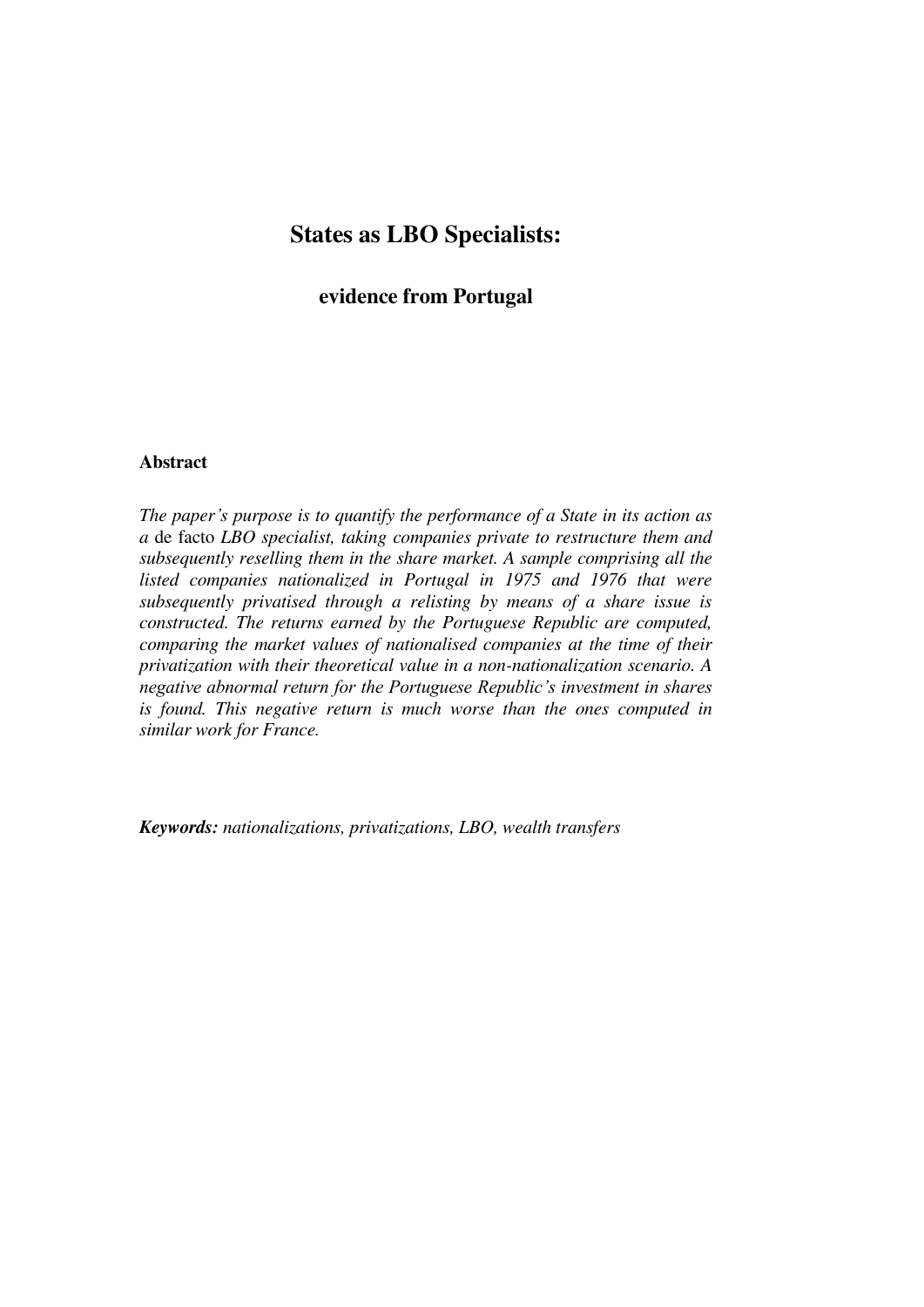States as LBO specialists: Evidence from Portugal

#### **1. Introduction**

In a leveraged buyout, investors take a company private, with a view to recapitalize it, restructure it, and, eventually, take it public again. In most cases, those investors, usually termed "LBO specialists", are privatelyfunded and privately-owned organizations. Nevertheless, a few situations occurred in which States took the role of LBO specialists, issuing public debt to take a sizeable number of companies private, and to eventually take them public again. These uncommon situations occurred twice in Europe in recent years: in France between 1982 and 1999, and in Portugal between 1975 and 2003.

In both cases, the State opted for nationalizations in a timing (late seventies, early eighties) where State ownership of companies was becoming a less popular choice among political leaders. After World War II, most mainstream economists (for instance, the Nobel Prize winners Allais [1947], Meade [1948] and Lewis [1949]) were generally in favour of State ownership $<sup>[1]</sup>$ . As time went by, economists began to increasingly favour</sup> regulated private ownership (Niskanen [1971], Buchanan [1972], Vickers and Yarrow [1988]). Influenced by these theories, politicians took to a privatizing stance that triggered a global privatization wave, usually referred to as beginning with the privatization of British Petroleum, in 1979.[2]

Although this privatization wave spread over the planet rather quickly, specific political circumstances in Portugal and France caused an opposite move. The Portuguese Revolution of 1974, following a pro-communist military coup, led to a nationalization wave (in 1975 and 1976) and to the closing of the Lisbon Exchange between 1974 and 1977 (Alpalhão [2010]). In 1981, the socialist victory in the French elections also led to generalized nationalizations (Langhör and Viallet [1986]). In both cases, a large and spread over the entire economy State-owned sector emerged.

The combination of rather disappointing operating results and of an international environment where States were privatizing rather than nationalizing eventually led the French and Portuguese governments to reverse their buyouts in the market. French privatizations started in 1987 and Portuguese privatizations in 1989. The end result of this nationalization – privatization sequence was to make the French and Portuguese States take the *de facto* role of an LBO specialist in their domestic stock markets. This raises the question, addressed in this paper, of how do the States' experience compare with that of the privately-owned LBO specialist that took companies private and later did reverse LBO, taking the acquired companies public again. Do the States fare well as LBO specialists, or poorly?

The French experience has been documented in the literature in Dumontier and Laurin (2003). In this paper, we draw conclusions from the dataset of the Portuguese nationalization and privatization sequence. The second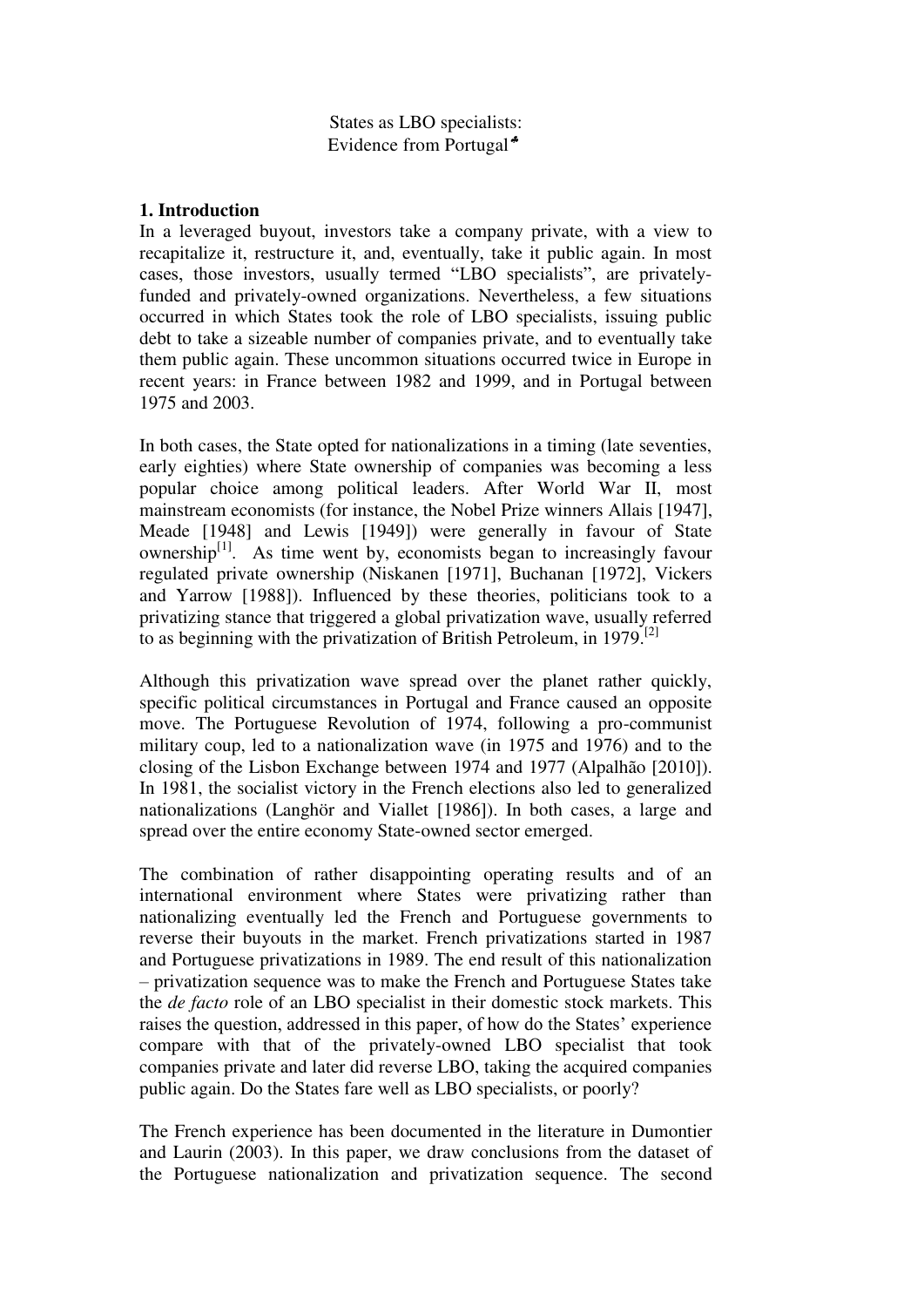section describes the methodology, the third the dataset, and the fourth computes value changes over the process and concludes.

### **2. Methodology**

We aim at documenting the return on the Portuguese State's investment in shares of companies taken private in the nationalization wave of 1975-76, and then public again from 1989 on. This return translates into a wealth transfer from all Portuguese citizens to the purchasers of shares in the State's privatization offers. If the return is positive, the Portuguese citizens in general gain; if it is negative, this wealth transfer is detrimental to Portuguese citizens that did not acquire shares in the privatization offers.

To compute these returns, we compare the market values of nationalized companies at the time of their privatization with their theoretical value in a non-nationalization scenario. This approach is identical to Dumontier and Laurin (2003), although not the most commonly used approach in the literature. Most authors tend to compare the performance of State-owned and non State-owned companies (for instance, Dewenter and Malatesta [2001], Wei, Varela and Hassan [2002]), or to compare the performance of privatized companies before and after the privatization (for instance, Villalonga [2000] Harper [2001] Boubakri and Cosset [2002], Sun, Jia and Tong [2002] Bortolotti, D'Souza, Fantini and Megginson [2002], Boardman, Laurin and Vining [2003], Wei, Varela , D'Souza and Hassan [2003], Alexandre and Charreaux [2005]). In both cases accounting numbers are used, introducing biases caused by earnings management and differences in accounting standards, both between industries and between countries. Like Wei and Varela [2003] in their analysis of China's privatized firms, we use market prices instead of accounting numbers, for two reasons: the conceptual superiority of market prices and the plain fact that the Portuguese data set (such as the French data set in Dumontier and Laurin [2003]) offers market prices for the companies, both at the nationalization date and after privatization.

# **3. Data**

Our sample includes all the Portuguese companies that were nationalized that meet the following criteria:

- 1. a listing in Lisbon at the time of their nationalization; and
- 2. a (second) initial public offer as the first (eventually only) privatization offer.

These criteria can be met by companies that undertook restructuring (mergers or similar operations) while under State-ownership and by companies that returned to the market in their original form. The State cherry-picked the companies to be relisted from the larger set of companies that had been nationalised in 1975 and 1976. These relatively large and well-known new listings played a decisive role in the uplift of the Lisbon Exchange to developed market status, granted by Morgan Stanley in 1997.

Table 1 shows the size of the sample.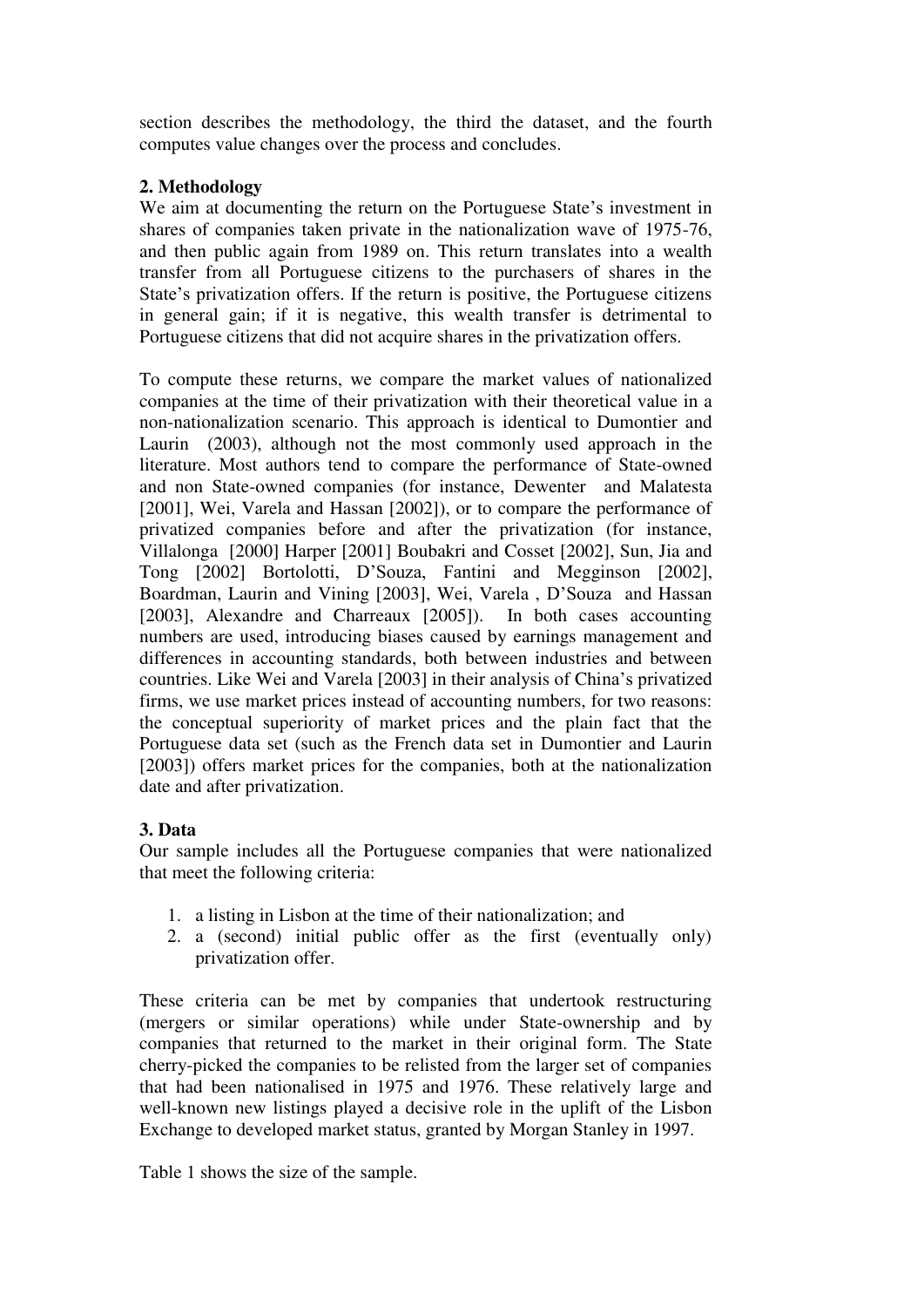#### \_ TAKE IN TABLE 1 ABOUT HERE –

The 34 nationalizations of public companies that were reversed triggered 16 privatizations, whose initial offers took place between 1989 and 1997. In 1989 only one of the three companies (*Banco Totta & Açores*) that reentered the market did so under the same name and without undergoing any corporate restructuring. A comeback to the equity market in an unchanged format occurred only once again, with *Banco Espírito Santo* in 1991. The remaining 14 privatizations (five insurers, *Tranquilidade*, *Aliança*, *Bonança*, *Mundial-Confiança* and *Império*, a brewer, *Centralcer*, five banks, *Português do Atlântico* , *UBP*, *Crédito Predial*, *Fomento* and *Pinto & Sotto Mayor*, a cement producer, *Cimpor*, a pulp producer, *Portucel*, and the electrical utility *EDP*) were offers of companies that had resulted from mergers. Our sample comprises all the offerings that meet our requirements, with the exception of the *Tranquilidade* offer because the privatized *Tranquilidade* resulted from the merger of the original *Tranquilidade* and two smaller insurers, *Garantia Funchalense* and *A Nacional*, of which only *A Nacional* was listed in 1974, and with a marginal market capitalization. This makes *Tranquilidade* substantially dissimilar to a "second" initial public offering. The statistics of the remaining 15 offers are posted in table  $\mathcal{D}$ 

#### \_ TAKE IN TABLE 2 ABOUT HERE –

The dependence of the value of indemnities paid in Portuguese nationalizations on payment means is addressed in a detailed fashion in Alpalhão (2010). Portuguese indemnities following the 1974-5 nationalizations were set using as basis the weighted average of audited book value as at the last year before nationalisation (weight of 85 per cent) and the average<sup>[3]</sup> of high and low stock prices for each of the years between 1964 and 1974 (weight of 15 per cent). Indemnities were paid in cash only up to the amount of  $50,000\,000$   $PTE^{[4]}$  (Portuguese Escudos, the Portuguese currency at the time), and all amounts above that value entitled stockholders to receive tradable governments bonds, called *TNE*, the acronym of *Títulos de Nacionalização e Expropriação* ("nationalisation and expropriation securities"). *TNE* paid interest, accrued since the nationalisation date and computed at rates varying inversely with the absolute indemnity value, with a maximum of 13.5 per cent and a minimum of 2.5 per cent (applicable to indemnities above PTE  $6,050,000\$  $60^{5}$ . Market rates, at the time, were in the vicinity of 15% (Valério [2001]).

Taking the nominal value of indemnities as metric, the mean indemnity was of almost precisely three billion  $PTE^{[6]}$ , with a huge range between the maximum of almost thirteen billion (the electrical utility *EDP*) and a minimum of 195 million (the insurer *Aliança*). If, on the other hand, we take the weighted average indemnity using the weights of the thirteen different series of *TNE* issued (see Alpalhão [2010] for details), these figures are reduced by 54%, taking into account the fact that the present value of most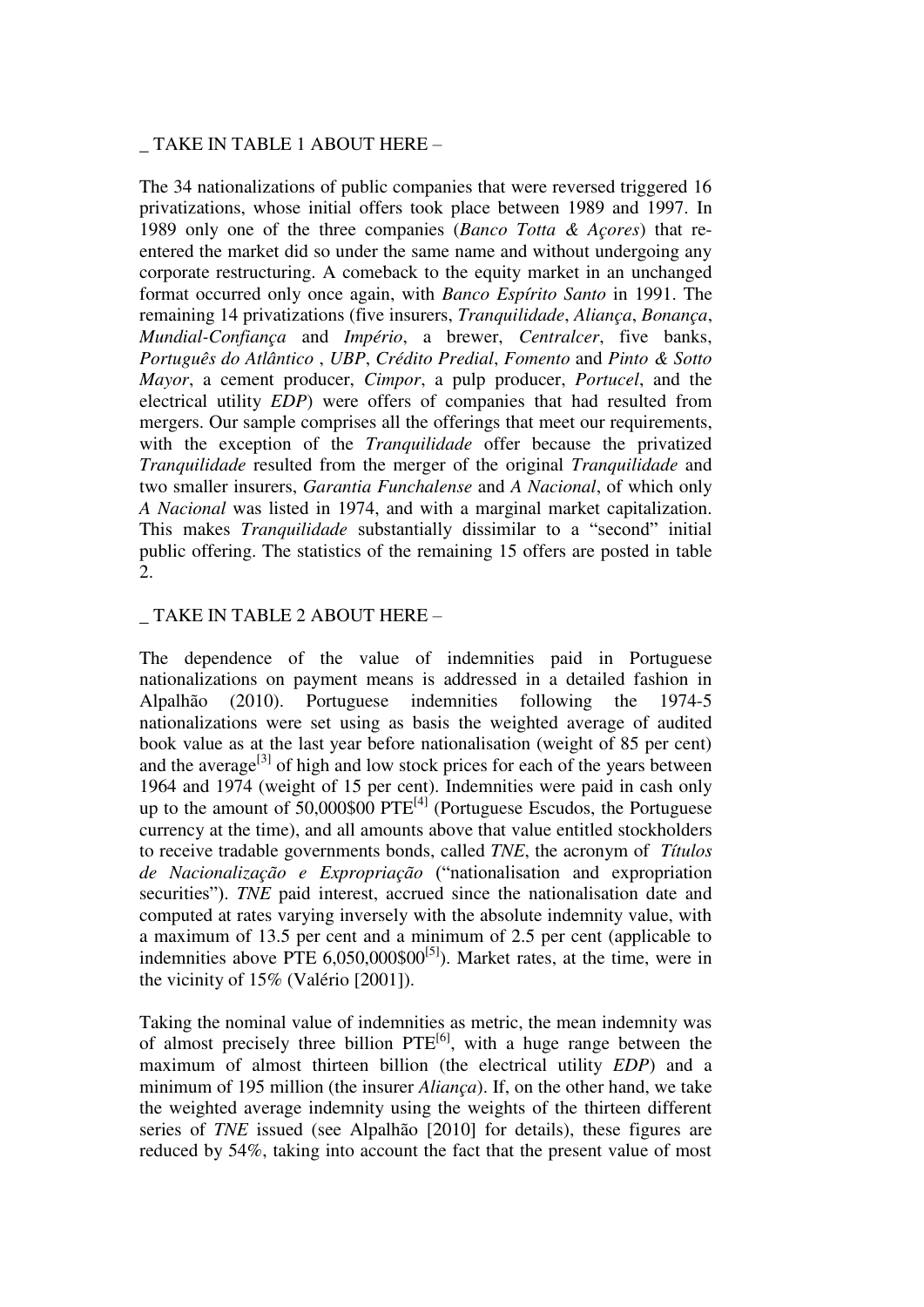*TNE* was severely below their respective nominal value, due to the very modest interest rates most of these securities carried.

These companies spent on average 214 months private, with a small range between a minimum of 174 months (the first privatization, the *Totta & Açores* bank) and a maximum of 270 months (*EDP*). This time frame is much bigger than in American SIPO, documented in Muscarella and Vetsuypens (1989) to be of 34 months (for a sample of 74 SIPO that took place in the United States between 1976 and 1983), in Cao and Lerner (2009) to be of 82 months (for a sample of 496 American SIPO between 1980 and 2002) and in Cao (2009) to be of 45 months (in this case for a sample of 594 American SIPO, these taking place from 1981 to 2006).

The mean privatization's size was of 56 billion PTE (19 times the value of indemnities, at nominal value), and the biggest's (*EDP*) size was of 391 billion PTE (31 times the value of nominal indemnities). The average market value of privatized companies, at first trading day closing, was of 199 billion PTE (66 times the indemnities), with a maximum of 1.9 trillion PTE accounted for by *EDP*, that closed at a price corresponding approximately to 145 times the value of indemnities paid to the shareholders of the nationalized companies merged into *EDP*.

#### \_ TAKE IN TABLE 3 ABOUT HERE –

Comparing the mean (and median) value of indemnities with the offer values and post-offer equity values we can, generally, conclude statistically (see table 3) that the amounts paid by the Republic to the former shareholders were lower than the public offer prices, as well as than the post-offer equity values. From table 3 the attractive results of the privatization offers are visible, namely from the Portuguese capital market development point of view, one of the stated goals of the Portuguese privatizations. The mean (and median) post-offer equity values were consistently higher than the amounts of the public offers.

#### **4. Value changes**

We compute the value change of the nationalized companies during their time as private companies as

$$
\Delta V_{j} = \left(\frac{V_{j}^{0}}{N_{j} Z P_{j} (1 + \frac{\delta_{j}}{(1 + RBTA_{j})^{E_{j}}})}\right)^{1/2_{E_{j}}} - 1
$$
 (1)

where  $V^O$ <sub>*j*</sub> is the value of company *j* using the offer price and the denominator is the pre-privatization State investment in company *j*, adding the indemnities paid by the State and the net investment during the period between the nationalization and the privatization offer.  $N_j Z P_j$  is the value of the indemnities paid to the shareholders of company  $j$ ,  $\delta_j$  is a factor that represents the net investment in the company during its years as a private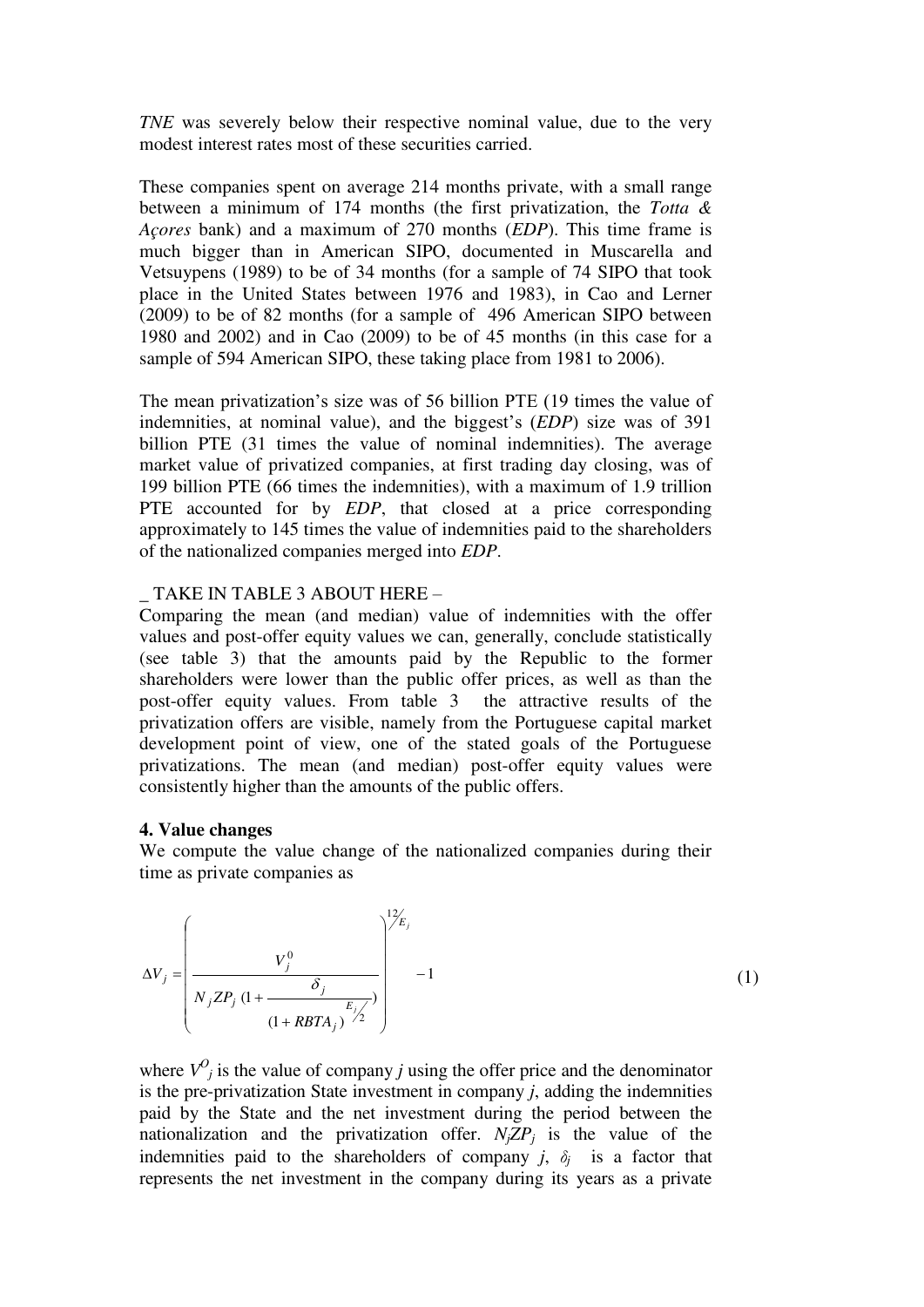company,  $RBTA_j$  represents the mean monthly return on the BTA index between the dates when indemnities were set for share *j* and its first privatization offer (which we define as the Republic's opportunity cost for its investment in nationalized shares), and  $E_j$  is the number of months from the nationalization and the first privatization offer of company *j*.

The relevant net investment (GAFEEP [1995], Vilar [1998]) in the companies when private is given by the Republic's cash outflow to the nationalized companies derived from its shareholders status (that is, without taking into account subsidies and compensations paid to nationalized companies that rendered public services, as well as debt for shares swaps and debt guarantees) and dividends paid to the Republic by the nationalized companies.

In percentage of indemnities,

$$
\delta_j = \delta^1_j - \delta^2_j \tag{2}
$$

where  $\delta^1_j$  and  $\delta^2_j$  represent, respectively, the Republic's cash out-flow due to its shareholder status and the dividends paid to the Republic.

Since this information is not available for each company every year, we take  $\delta_j = \delta$ ,  $\forall$ <sub>*j*</sub>, and compute  $\delta$  using the data documented in Vilar (1998) for the period 1978-1997 (table 4).

#### \_ TAKE IN TABLE 4 ABOUT HERE –

On average, the Republic's net investment, after nationalizations, was 89.3% higher than the amount spent in indemnities, making *δ*=1.893.

 $\Delta V_i$  represents the annual return on the shares of the *j*-th company to be nationalized and privatized (in a  $E_j$  months holding period). A suitable benchmark for this return is the market portfolio's return, as usually used to assess the returns of private equity investments (Kaplan and Schoar's [2005] public market equivalent). The fact that we are analyzing returns in private companies makes the calculation of excess returns, that is, the difference between the annual return on the shares of the *j*-th company and its expected return, using for example the capital asset pricing model, infeasible. We therefore define the market return in the same holding period as  $\Delta VBTA_i$  as

(2)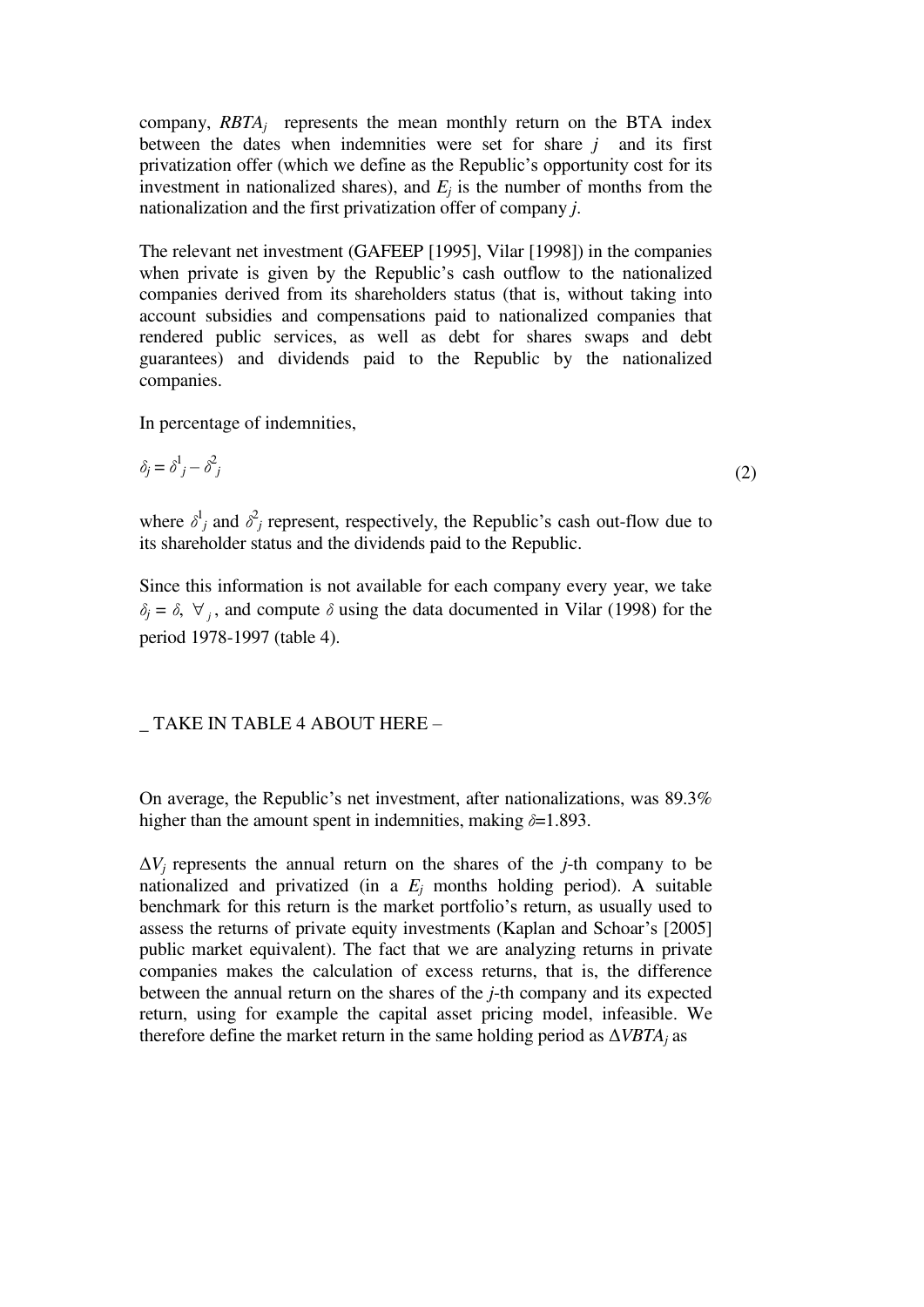$$
\Delta VBTA_j = \left[ \left( \frac{IBTA_j^V}{IBTA_j^Z} \right)^{1/z} \right]^{-1} - 1 \tag{3}
$$

This translates, for each company, in the growth of an investment in the BTA index between the indemnity payment date  $(IBTA<sup>Z</sup>)$  and the privatization date  $(IBTA<sup>V</sup>)<sup>[7]</sup>$ . We use this return to discount the values of the net investment in each company, that, for lack of more precise data, we assume occurred in the mid point of the private company period.

Indemnities were paid on December 16, 1978 (banks and insurance companies) and May 25, 1979 (non financial companies). The last privatization offer in our sample – *EDP* – took place on June 16, 1997. The time series of the BTA index during these nineteen years (figure 1) posts very clearly the profile of a (re)emerging market, status that the Lisbon Exchange held, in the Morgan Stanley Capital International definition, until precisely December 2, 1997, less than six months after the *EDP* offer.

\_ TAKE IN FIGURE 1 ABOUT HERE –

On the eve of the setting of the indemnities to be paid to banks and insurers' shareholders, the index value was 60.9, 32.5% below its opening value (90.2 as at April 1, 1977). On the day of the *EDP* offer, the BTA stood at 4330.2, 36.4% below its all-time high of October 6, 1987, immediately before the interview of Prime Minister Aníbal Cavaco Silva to the Portuguese National Television where he commented that "cats were being sold for the price of hares"<sup>[8]</sup> on the Lisbon Exchange.

We define the abnormal return on the *j*-th company as

 $\Delta VA_i = \Delta V_i - \Delta VBTA_i$ 

(4)

 $\Delta V_j$ ,  $\Delta VBTA_j$  and  $\Delta VA_j$  values for the sample are posted in table 5.

\_ TAKE IN TABLE 5 ABOUT HERE –

During a period of high volatility, the Portuguese Republic's performance as equity investor and manager was lacklustre, both in absolute terms and relatively to the public market equivalent. No offer posts a positive value change. The mean (and the median) of the offers presents a negative change of -6.81% (-6.63%), both statistically significant at the 1% level. That is, the State did not even recover capital invested in indemnities and subsequent investments in nationalized companies. Additionally, but confirming the fragile investments done by the Portuguese State, the portfolio mean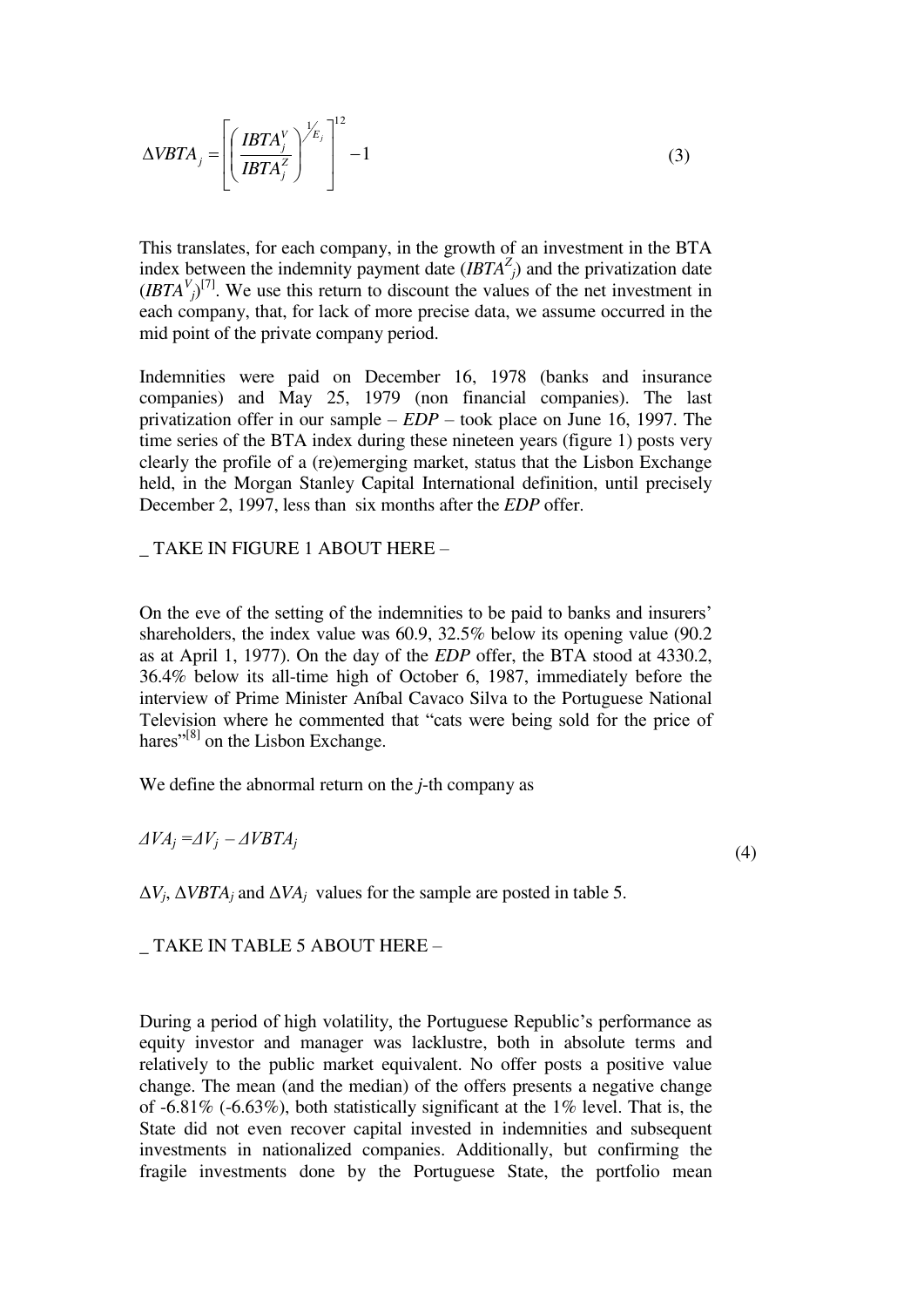(abnormal return is clearly negative (-29.84% unweighted and -28.25% weighted) and different from zero at the 1% significance level.

A negative value for this return is consistent with the generalized empirical evidence of post-privatization performance improvement, although the source of negative returns may not be totally due to inefficient management, taking into account privatization pricing tactics and market conditions at the time of the privatization offers.

In the French case, Dumontier and Laurin (2003) document a return only slightly below zero (-0.25%), pointing to a negligible value destruction.

Muscarella and Vetsuypens' (1990) work on American SIPO documents an absolute return of 268.4%, much above the Portuguese numbers, but not significantly different from zero after adjustment for leverage and market returns.

#### **5. Conclusion**

We can conclude that the Portuguese citizens, as indirect investors in the nationalized companies, earned a return much lower than the one available to them through a passive investment in the Portuguese market portfolio, and also lower than the returns earned in comparable international cases. The Portuguese Republic did a poor job as an LBO specialist.

#### **References**

- H. ALEXANDRE G. CHARREAUX (2004), "Efficiency of French Privatizations: a dynamic vision", *Journal of Corporate Finance*, Vol.10, nº3, pp.467-494
- M. ALLAIS (1947), "Le Problème de la Planification Economique dans une Economie Collectiviste", *Kyklos*, vol.2, pp.48-71
- R. ALPALHÃO (2010), *SARL EP SA: o percurso das empresas portuguesas entre Mercado e Estado,* Rei dos Livros, Lisbon, forthcoming
- G. BEL (2006), "Against the Mainstream: Nazi privatization in 1930s Germany", working papers in Economics #162, Universitat de Barcelona
- G. BEL (2007), "The Coining of 'Privatization' and Germany's National Socialist Party", *Journal of Economic Perspectives*, vol.20, nº3, pp.187-194.
- A.E. BOARDMAN C. LAURIN A.R. VINING (2003), "Privatization in North America", in D.Parker and D.Sall (eds.), *International Handbook on Privatization*, Edward Elgar, Cheltenham, pp.129-160
- B. BORTOLOTTI J. D'SOUZA M. FANTINI W.L. MEGGINSON (2002), "Sources of Performance Improvement in Privatised Firms: a clinical study of the global telecommunications industry", *Telecommunications Policy*, Vol.26, pp.243-68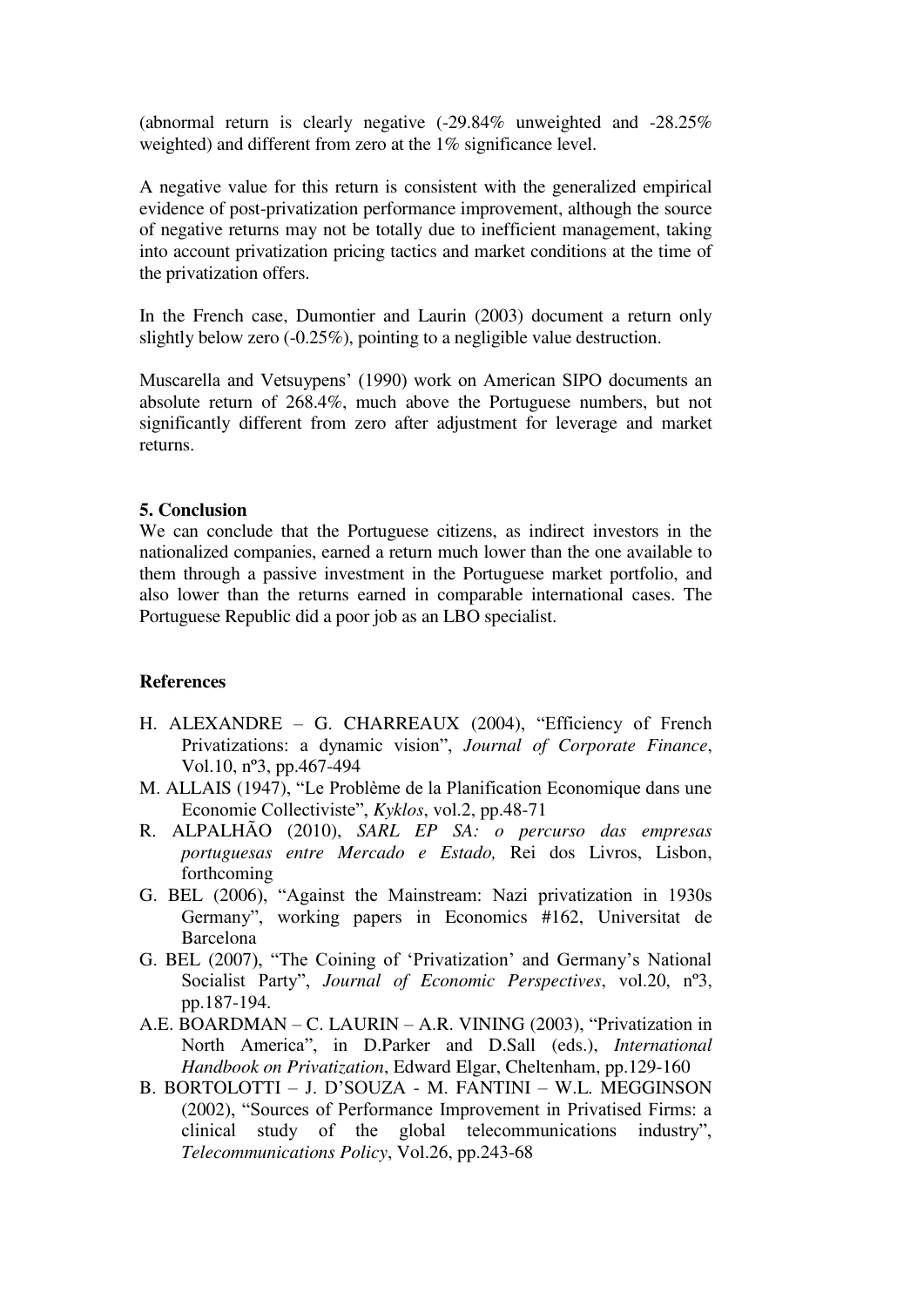- N. BOUBAKRI J.C. COSSET (2002), "Does Privatization Meet the Expectations? Evidence from African Countries", *Journal of African Economies*, pp.111-140
- J.M. BUCHANAN (1972), *Theory of Public Choice*, University of Michigan Press, Ann Arbor
- K. BURKE (1988), *The First Privatisation*, The Historian's Press, London
- J.CAO (2009), "Are Buyout Sponsors Market Timers in RLBOs?", working paper
- J. CAO J. LERNER (2009), "The Performance of Reverse Leveraged Buyouts", *Journal of Financial Economics,* vol.91, pp. 139-157
- K.L. DEWENTER P.H. MALATESTA (2001), "State-Owned and Privately-Owned Firms: an empirical analysis of profitability, leverage and labour intensity", *American Economic Review*, vol.91, nº1, pp.320-334
- P. DUMONTIER C. LAURIN (2003), "The Financial Impact of the French Government's Nationalization/Privatization Strategy", paper presented at the EFMA 2003 Helsinki Meetings
- GAFEEP (1995), *Privatizações em Portugal: uma reforma estrutural*, Ministério das Finanças, Lisbon
- J.T. HARPER (2001), "Short-Term Effects of Privatization on Operating Performance in the Czech Republic", *Journal of Financial Research*, vol.24, nº1, pp.119-31
- F.A. von HAYEK (1944), *The Road to Serfdom*, University of Chicago Press, Chicago
- S. N. KAPLAN A. SCHOAR (2005), "Private Equity Performance: returns, persistence and capital flows", *Journal of Finance*, vol.60, nº4, pp.1791-1823
- H.M. LANGHÖR C.J. VIALLET (1986), "Compensation and wealth transfers in the French nationalizations 1981-82", *Journal of Financial Economics*, vol.17, nº 2, pp. 273-312.
- W.A. LEWIS (1949), *The Principles of Economic Planning*, George Allen & Unwin, London
- J.E. MEADE (1948), *Planning and the Price Mechanism: the liberal socialist solution*, George Allen & Unwin, London
- W.L. MEGGINSON J.M. NETTER (2001), "From State to Market: a survey of empirical studies on privatization", *Journal of Economic Literature*, Vol.39, nº2, pp. 321-389
- W.L. MEGGINSON J.M. NETTER (2003), "History and Methods of Privatization", in D. Parker and D. Saal (eds.), *International Handbook on Privatizati*on, Oxford University Press, New York
- C.J. MUSCARELLA M.R. VETSUYPENS (1989), "The Underpricing of 'Second' Initial Public Offerings", *The Journal of Financial Research*, Vol.12, nº3, pp.183-192
- W.A. NISKANEN (1971), *Bureaucracy and Representative Government*, Aldine, Chicago
- Q. SUN J. JIA W.H.S. TONG (2002), "Malaysian Privatization: a comprehensive study", *Financial Management*, vol.31, nº4, pp.5-31
- N. VALÉRIO (2001), *The Escudo: the Portuguese currency unit 1911- 2001*, Bank of Portugal, Lisbon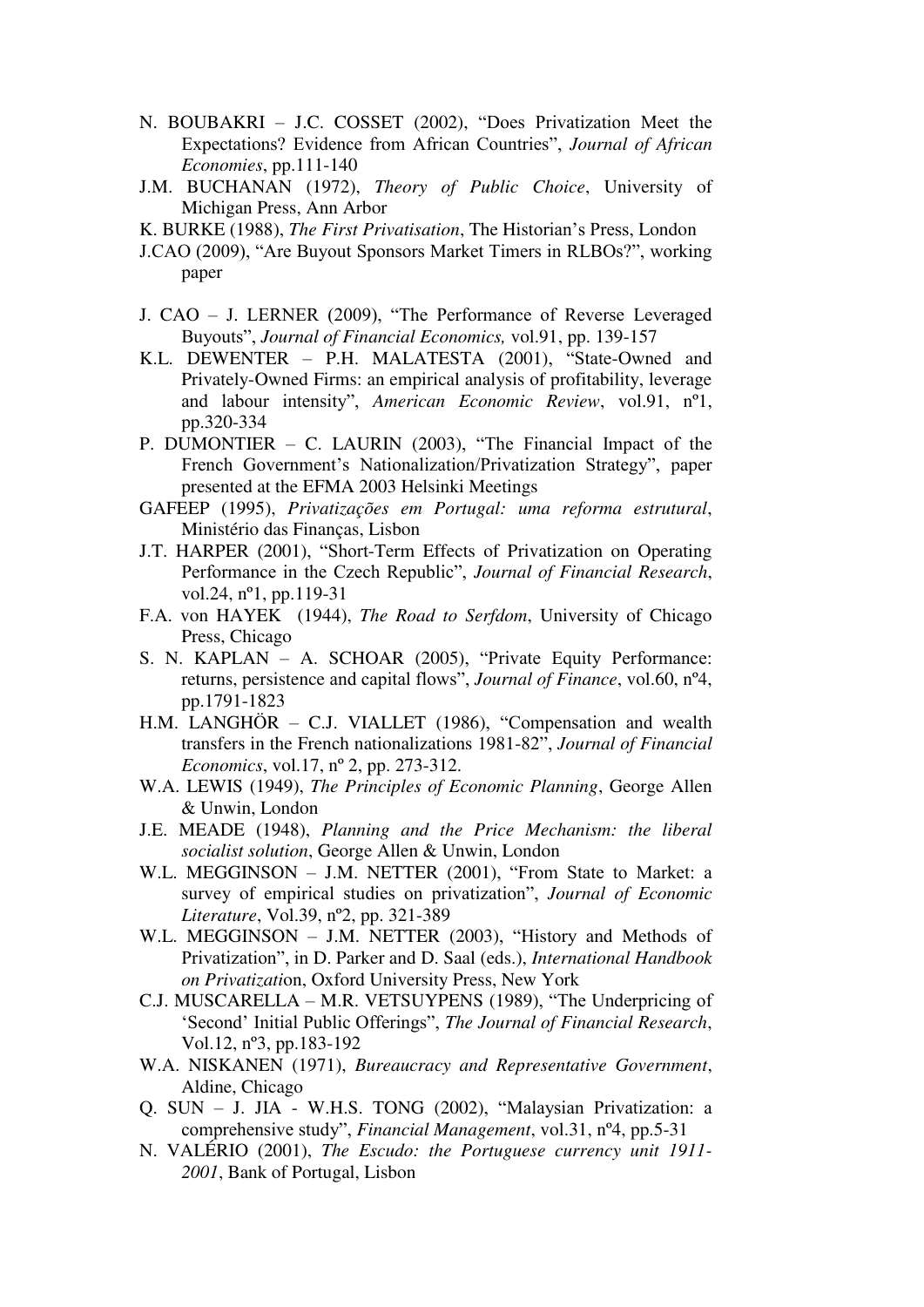- J. VICKERS G. YARROW (1988), *Privatization: an economic analysis*, MIT Press, Cambridge
- E.R. VILAR (Ed.) (1998), *Livro Branco do Sector Empresarial do Estado*, Ministério das Finanças, Lisbon
- B. VILLALONGA (2000), "Privatization and Efficiency: differentiating ownership effects from political, organizational and dynamic effects", *Journal of Economic Behavior and Organization*, vol.42, nº1, pp.43- 74
- Z. WEI O.VARELA (2003), "State Equity Ownership and Firm Market Performance: Evidence from China's Newly Privatized Firms, *Global Finance Journal*, vol.14, nº1, pp. 65-82
- Z.WEI O.VARELA M.K.HASSAN (2002), "Ownership and Performance in Chinese Manufacturing Industry", *Journal of Multinational Financial Management,* vol.12, nº1, pp. 61 -78
- Z. WEI O. VARELA- J. D'SOUZA M.K. HASSAN  $(2003)$ , "The Financial and Operating Performance of China's Newly Privatized Firms", *Financial Management*, vol.32, nº2, pp.107-126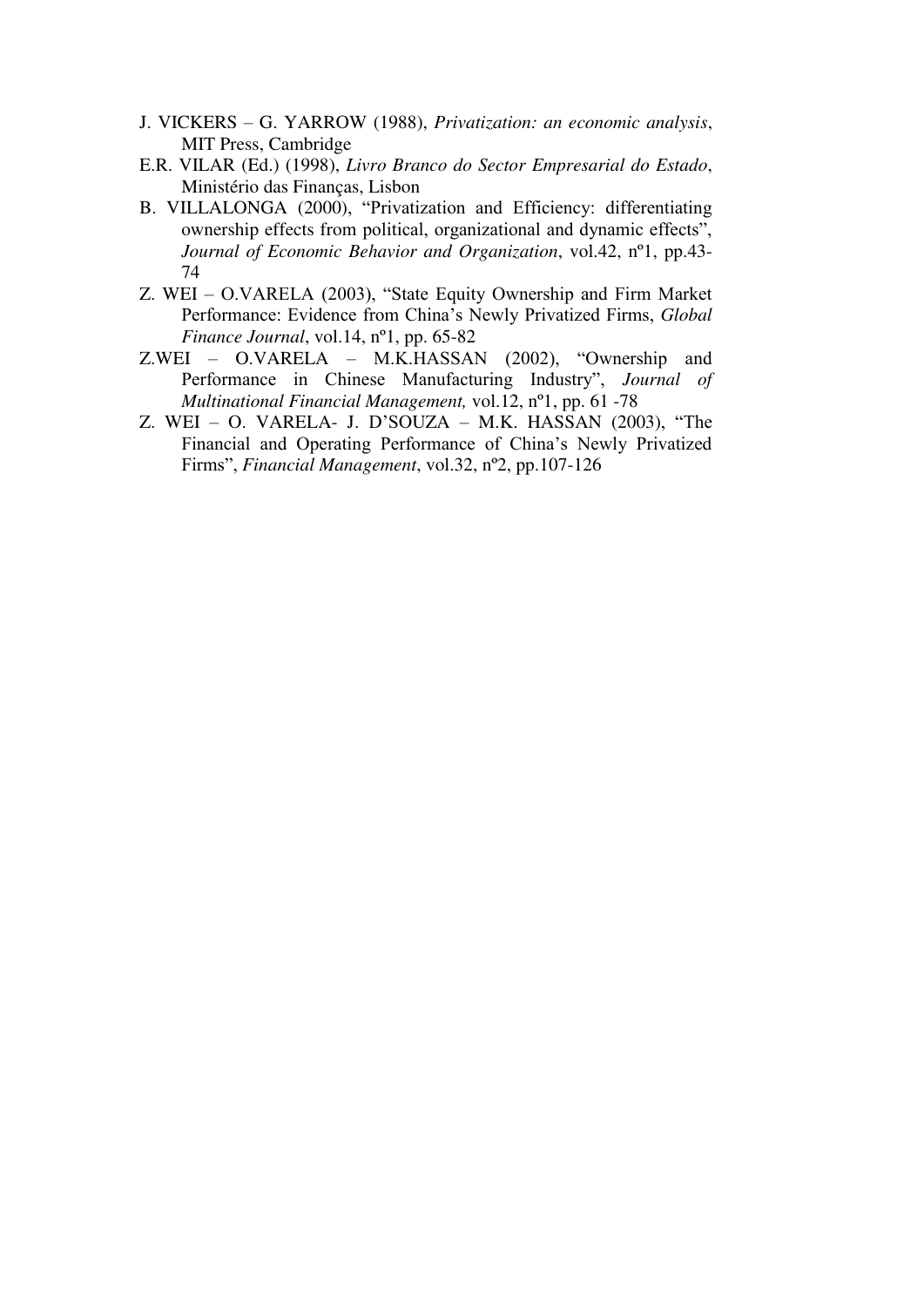| Year  | <b>Nationalizations</b> | $\%$           | <b>Privatizations</b> | $\%$    | Of which without<br>restructuring: |
|-------|-------------------------|----------------|-----------------------|---------|------------------------------------|
| 1974  | $\mathbf{1}$            | $\overline{3}$ |                       |         |                                    |
| 1975  | 33                      | 97             |                       |         |                                    |
| 1989  |                         |                | 3                     | 19      | $\mathbf{1}$                       |
| 1990  |                         |                | $\overline{2}$        | 12.5    | $\overline{0}$                     |
| 1991  |                         |                | $\overline{2}$        | 12.5    | $\mathbf{1}$                       |
| 1992  |                         |                | 3                     | 19      | $\boldsymbol{0}$                   |
| 1993  |                         |                | $\mathbf{1}$          | 6       | $\overline{0}$                     |
| 1994  |                         |                | 3                     | 19      | $\boldsymbol{0}$                   |
| 1995  |                         |                | $\mathbf{1}$          | 6       | $\boldsymbol{0}$                   |
| 1997  |                         |                | $\mathbf{1}$          | 6       | $\boldsymbol{0}$                   |
| Total | 34                      | $100\,$        | 16                    | $100\,$ | $\overline{2}$                     |

This table reports the time series of the Portuguese nationalizations of public companies that were later privatized in public offers. In share issue privatizations made through several offers in different moments in time, the reported year is the one of the first offer.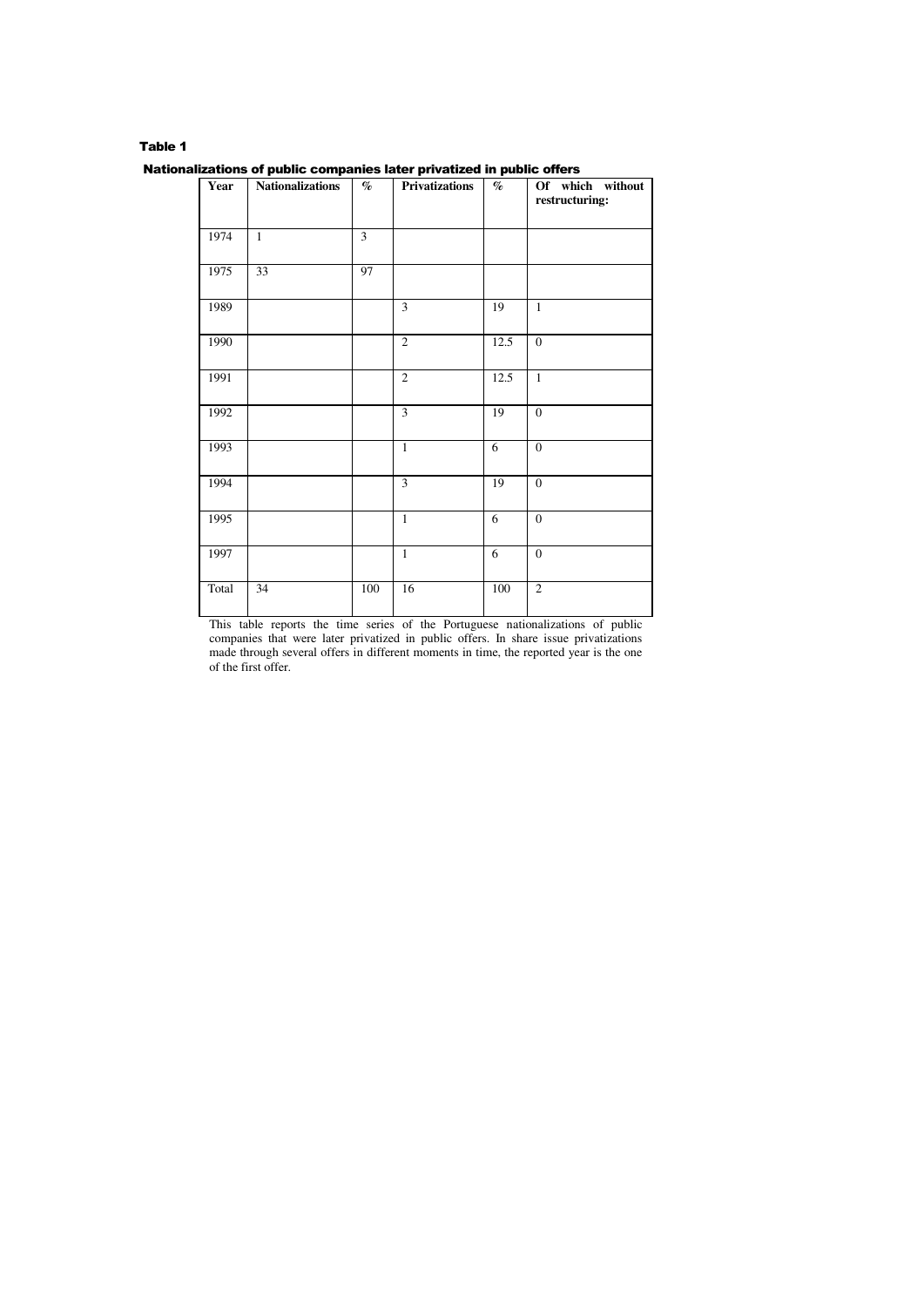#### Offer characteristics

| <b>Privatization</b>   | <b>Indemnity</b><br>(1) | Indemnity<br>(2) | <b>Indemnity</b><br>(3) | <b>Months</b><br>as<br>private co. | Offer size  | <b>Post- offer Equity</b><br><b>Value</b> |
|------------------------|-------------------------|------------------|-------------------------|------------------------------------|-------------|-------------------------------------------|
| Aliança Seguradora     | 194.778                 | 55.514           | 89.660                  | 177                                | 7.106.787   | 18.900.000                                |
| Banco de Fomento       | 3.705.946               | 1.056.244        | 1.705.910               | 241                                | 19.408.258  | 109.600.000                               |
| Banco Espírito Santo   | 2.725.052               | 776.676          | 1.254.388               | 199                                | 60.866.056  | 164.000.000                               |
| Banco Totta & Açores   | 1.558.845               | 444.292          | 717.563                 | 174                                | 28.595.573  | 92.500.000                                |
| Bonança                | 649.089                 | 184.999          | 298.787                 | 198                                | 18.835.677  | 24.000.000                                |
| Centralcer             | 1.078.900               | 307.501          | 496.636                 | 185                                | 34.585.135  | 35.150.000                                |
| Cimpor                 | 4.584.786               | 1.306.726        | 2.110.454               | 233                                | 39.610.032  | 245.000.000                               |
| Crédito Pr. Português  | 1.234.496               | 351.848          | 568.259                 | 216                                | 40.824.057  | 42.500.000                                |
| Electricidade de Port. | 12.792.026              | 3.645.899        | 5.888.386               | 270                                | 391.477.500 | 1.860.000.000                             |
| Império                | 827.124                 | 235.741          | 380.739                 | 215                                | 25.512.186  | 28.000.000                                |
| Mundial-Confianca      | 434.580                 | 123.861          | 200.045                 | 208                                | 33.440.519  | 32.000.000                                |
| Pinto & Sotto Mayor    | 3.280.782               | 935.067          | 1.510.199               | 240                                | 37.383.200  | 36.600.000                                |
| Portucel               | 1.442.276               | 411.068          | 663.904                 | 245                                | 35.646.000  | 92.220.000                                |
| Português do Atlântico | 3.151.346               | 898.176          | 1.450.618               | 192                                | 49.752.694  | 154.000.000                               |
| União de Bancos Port.  | 7.374.501               | 3.818.693        | 3.394.608               | 218                                | 24.419.401  | 48.000.000                                |
| Mean                   | 3.002.302               | 970.154          | 1.382.010               | 214                                | 56.497.538  | 198.831.333                               |
| Median                 | 1.558.845               | 444.292          | 717.563                 | 215                                | 34.585.135  | 48.000.000                                |
| Standard deviation     | 3.318.962               | 1.181.931        | 1.527.774               | 28                                 | 93.587.246  | 464.121.905                               |
| Maximum                | 12.792.026              | 3.818.693        | 5.888.386               | 270                                | 391.477.500 | 1.860.000.000                             |
| Minimum                | 194.778                 | 55.514           | 89.660                  | 174                                | 7.106.787   | 18.900.000                                |

This table reports the characteristics of 15 public share offers of (previously public) nationalized companies or of companies resulting from mergers of (previously public) nationalized companies. Indemnities (1), (2) and (3) quantify, respectively, the indemnities paid at the nominal value of indemnities, with TNE class XII and with the weighted average, with chapter 2 weights. Post-offer equity value is the market capitalization of outstanding shares at the close price of the first trading day. All values are in thousands of Portuguese Escudos.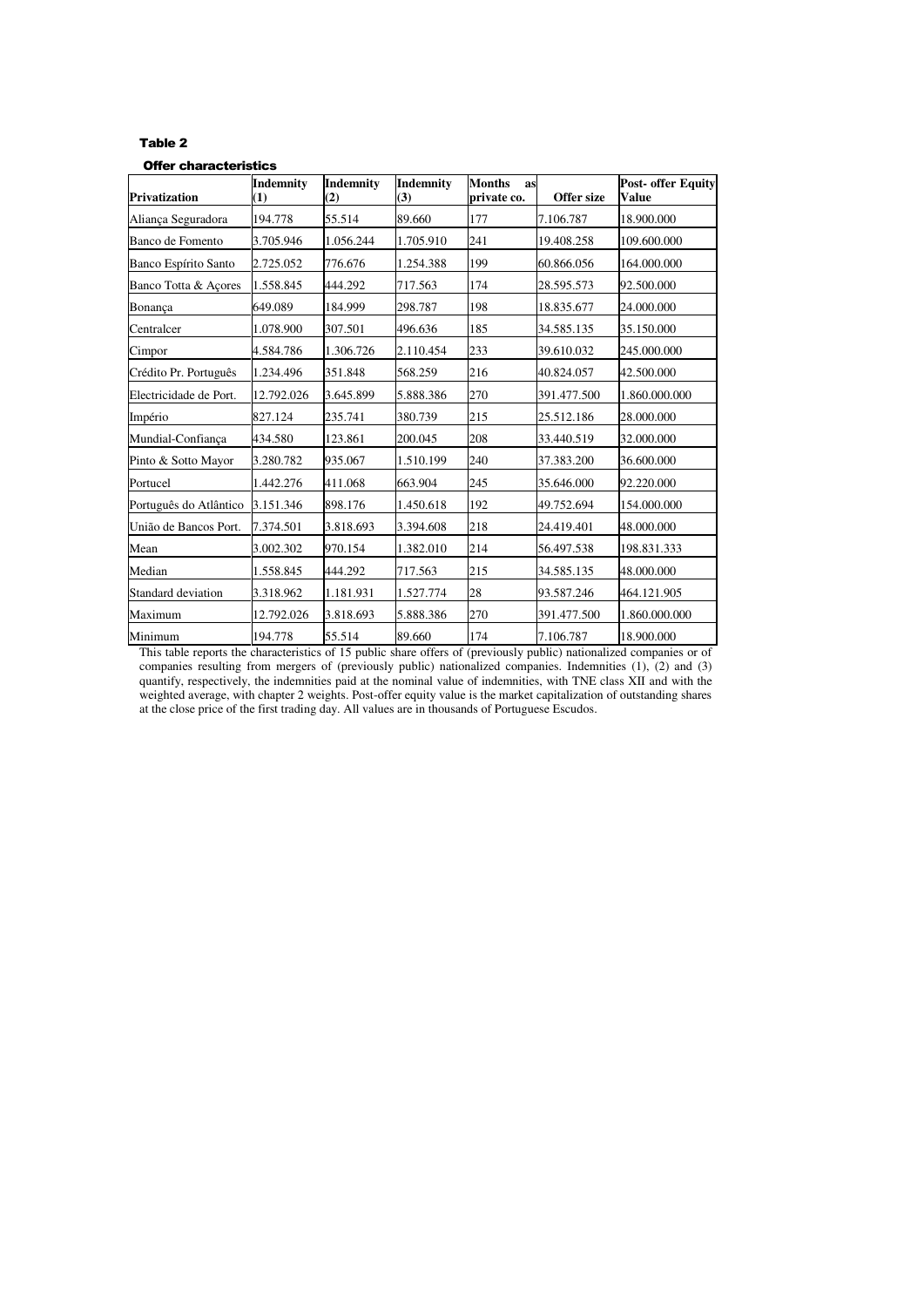#### Table 3 Offer characteristics – Hypothesis Tests

|                              | <b>Mean Tests (t-student)</b> |         | Median<br><b>Tests</b><br><b>Test</b><br><b>Mann</b><br>(U<br>Whitney) |         |  |
|------------------------------|-------------------------------|---------|------------------------------------------------------------------------|---------|--|
| Null Hypothesis              | t-stat                        | p-value | U-stat                                                                 | p-value |  |
| $\mu_{11} = \mu_{0}$         | $-2,21$                       | 0,04    | 21,01                                                                  | 0.00    |  |
| $\mu_{I1} = \mu_{PO}$        | $-1,63$                       | 0,11    | 21,77                                                                  | 0,00    |  |
| $\mu_{I2} = \mu_O$           | $-2,30$                       | 0,03    | 21,77                                                                  | 0,00    |  |
| $\mu_{I2} = \mu_{PO}$        | $-1,65$                       | 0,11    | 21,77                                                                  | 0,00    |  |
| $\mu_{13} = \mu_{0}$         | $-2,28$                       | 0,03    | 21,77                                                                  | 0,00    |  |
| $\mu_{I3} = \mu_{PO}$        | $-1,65$                       | 0,11    | 21,77                                                                  | 0,00    |  |
| $\mu_{\rm O} = \mu_{\rm PO}$ | $-1,16$                       | 0,25    | 3,26                                                                   | 0,07    |  |

This table compares means (and medians) of indemnities of nationalized firms with the results of firms´s privatization (offer size and post-offer equity value).  $\mu_{11}$ ,  $\mu_{12}$ ,  $\mu_{13}$ ,  $\mu_{0}$ , and  $\mu_{PO}$  are respectively means (medians) of indemnities, offer size and post-offer equity value.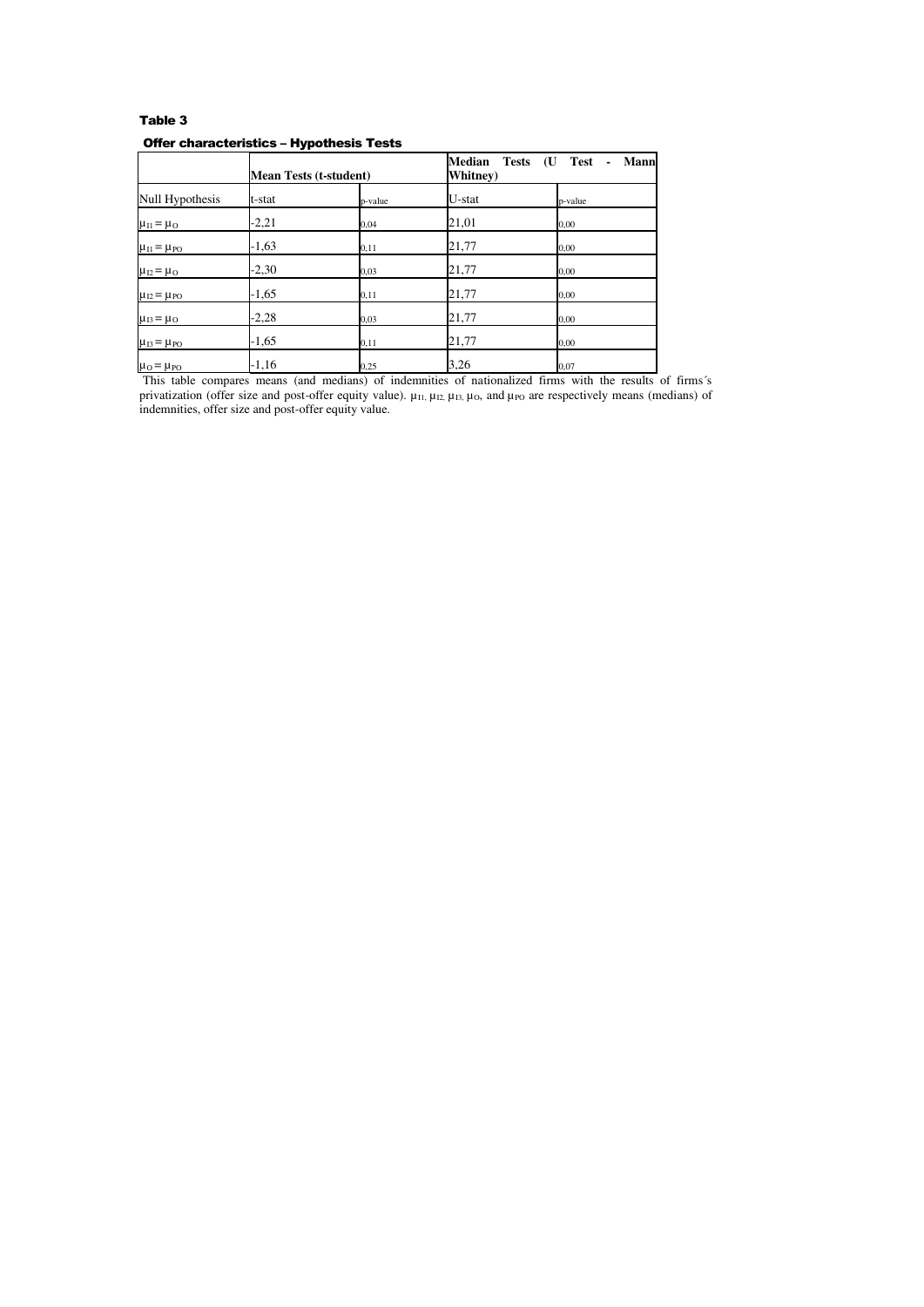#### Cash flows to and from the Republic and nationalized companies

| <b>Item</b>                              | <b>Billion PTE, 1997 prices</b> | % of indemnities |
|------------------------------------------|---------------------------------|------------------|
| Indemnities for nationalizations         | 676                             | 100              |
| Investment in the nationalized companies | 2172                            | 321.3            |
| Dividends paid to the Republic           | 892                             | 132.0            |
| Balance                                  | 1280                            | 189.3            |

This table reports cash flows to and from the Republic and nationalized companies, between 1978 and 1997. The Republic's investment is total cash outflow minus subsidies, compensations for public services rendered, equity for debt swaps and debt guarantees. Data are from Vilar (1998).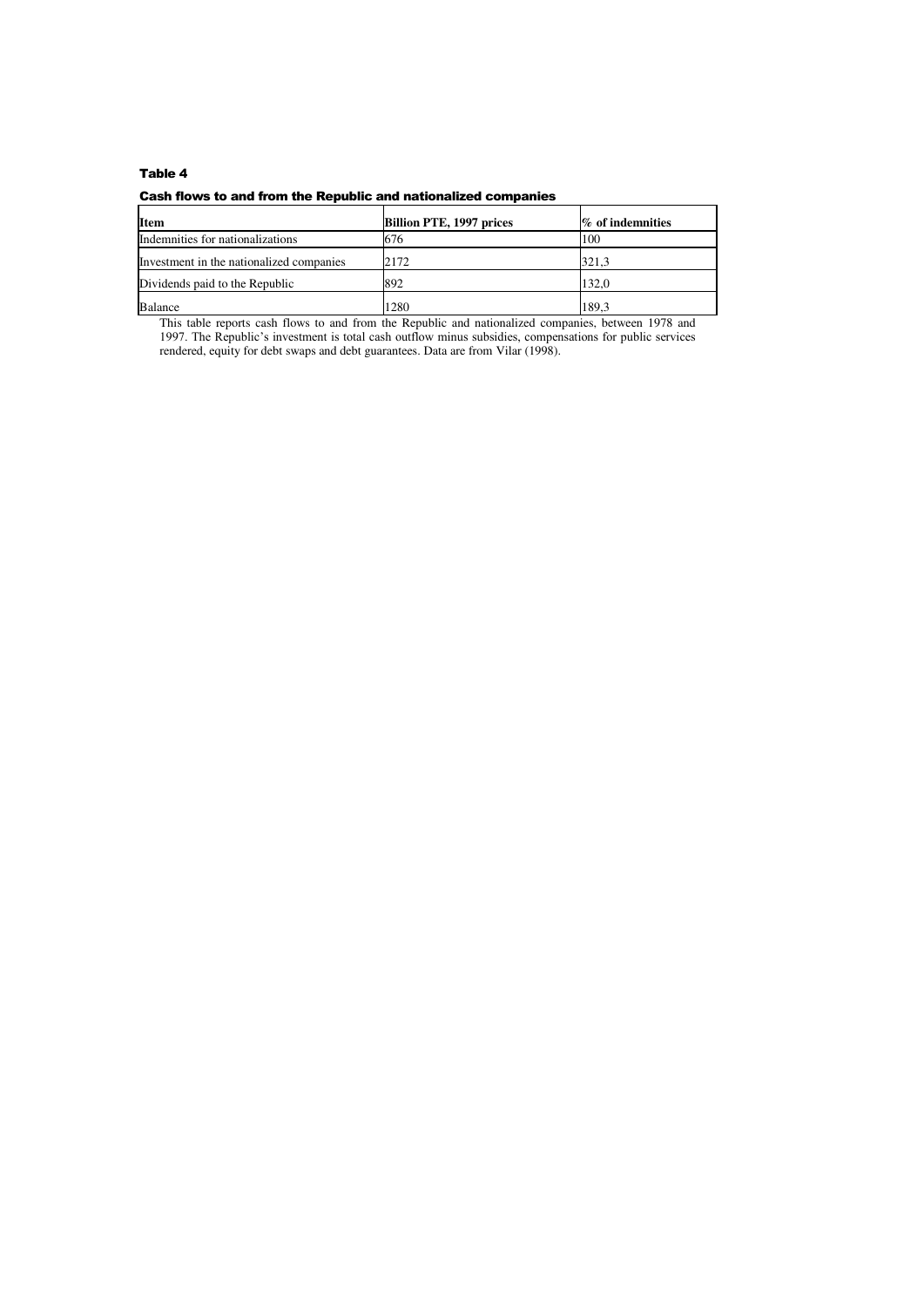

Figure 1: BTA Index, 15-12-1978 to 16-06-97 (source: MC Corretagem)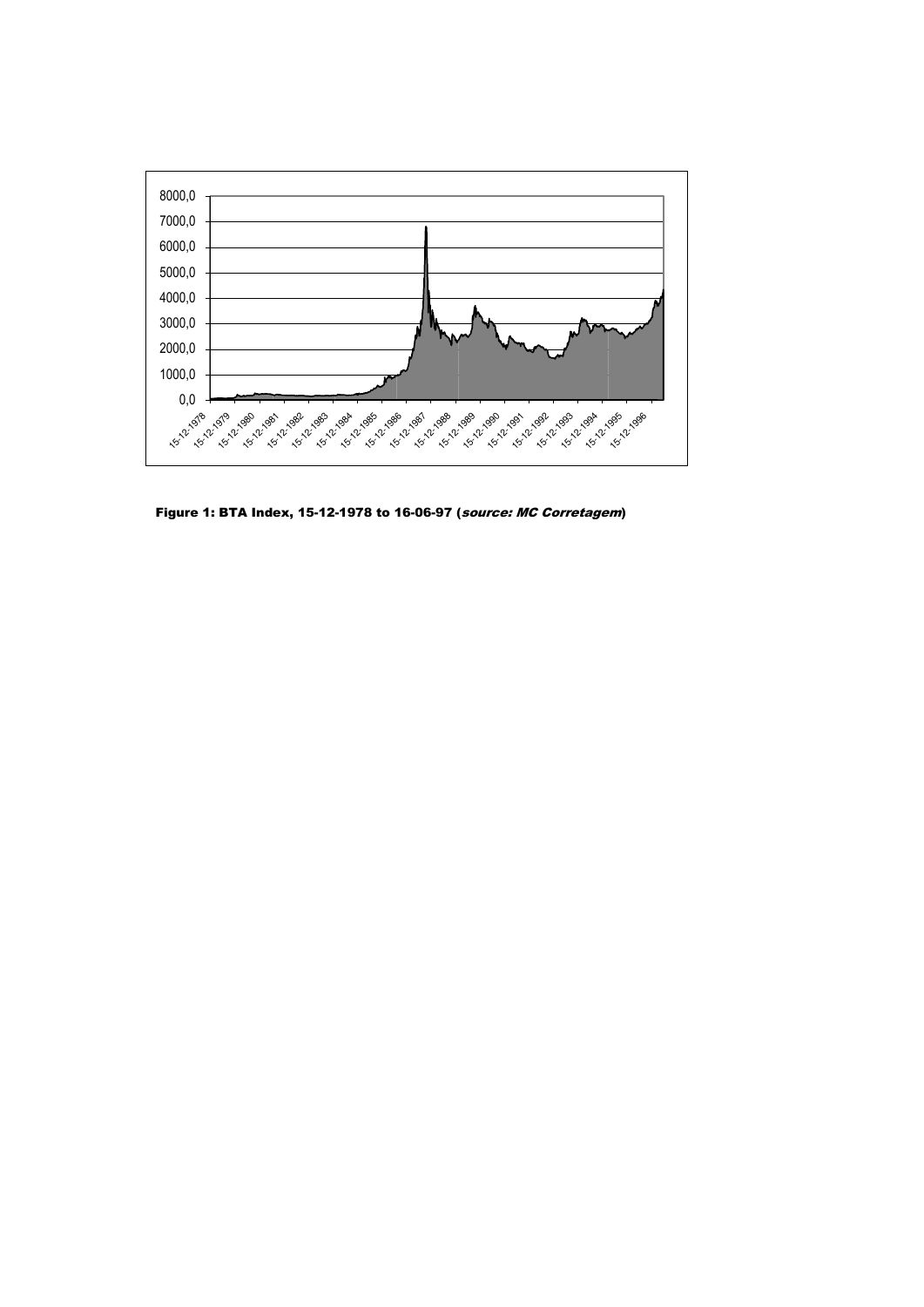#### Statistics for the nationalized companies' value changes

during their time as private companies

| $\Delta V_i$  | $\triangle VBTA_i$ | $\Delta VA_n$  |
|---------------|--------------------|----------------|
| $-0,7%$       | 31,9%              | $-32,6%$       |
| $-7,2%$       | 21,2%              | $-28,5%$       |
| $-5,3%$       | 24,2%              | $-29,5%$       |
| $-10,4%$      | 21,4%              | $-31,8%$       |
| $-6,6%$       | 25,1%              | $-31,7%$       |
| $-6,9%$       | 29,1%              | $-36,0%$       |
| $-6,6%$       | 24,4%              | $-31,0%$       |
| $-9,7%$       | 24,9%              | $-34,5%$       |
| $-6,0%$       | 20,5%              | $-26,5%$       |
| $-8,4%$       | 20,1%              | $-28,6%$       |
| $-0,4%$       | 20,0%              | $-20,4%$       |
| $-9,0%$       | 20,2%              | $-29,2%$       |
| $-3,9%$       | 22,7%              | $-26,5%$       |
| $-3,9%$       | 19,6%              | $-23,5%$       |
| $-17,2%$      | 20,1%              | $-37,3%$       |
|               |                    | $-29,84%$      |
| $-6.44(0.00)$ |                    | $-25.49(0.00)$ |
| 3.38 (0.00)   |                    | 3.38(0.00)     |
| $-6,78%$      | 21,47%             | $-28,25%$      |
| $-6,63%$      | 21,38%             | $-29,50%$      |
| 4,09%         | 3,63%              | 4,53%          |
| $-0,36%$      | 31,90%             | $-20,40%$      |
| $-17,16%$     | 19,62%             | $-37,30%$      |
|               | $-6.81%$           | 23.03%         |

This table reports the descriptive statistics of the nationalized companies value change during their operation as private companies, both gross and deducted from the return on the BTA index. The weights in the weighted average are mean indemnities, as in Alpalhão (2010).